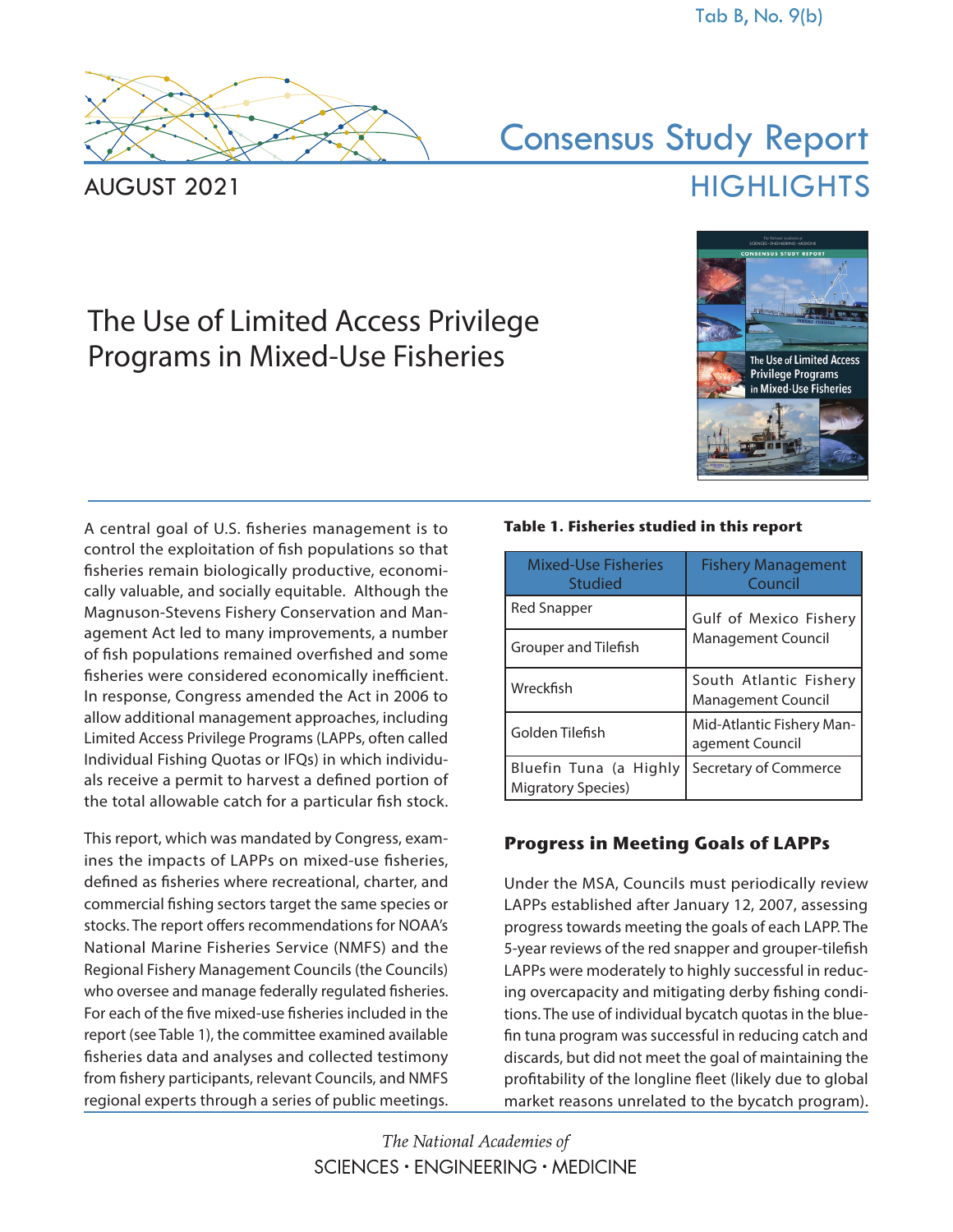The review of the golden tilefish program found that, since program implementation, overcapacity was reduced, derby-style fishing subsided, and wholesale prices improved, generally meeting the program goals. The 2019 wreckfish review found relative success in achieving its objectives; however, given the very small number of vessels and people involved, NMFS's rules on confidentiality limited the data available to assess economic and social objectives.



Regional fishery management councils and NMFS must consider the impacts of LAPPs and other measures to prevent overfishing on both commercial and recreational marine fishing interests. A commercial reef fish longliner at Madeira Beach, FL. SOURCE: Steven Murawski

# **Social and Economic Effects for Commercial Participants**

Evaluating the effects of LAPPs in mixed-use fisheries requires multiple disciplines spanning fisheries ecology and the social sciences. Because LAPPs are mainly designed to address economic goals, economics looms large but other social sciences such as anthropology are central to social impact assessment. The committee evaluated the LAPPs in relation to several expected or commonly observed economic and social impacts.

# **The Race to Fish**

More traditional approaches to fishery management such as limited seasons or trip-by-trip quotas can result in a "race to fish" where fishers try to harvest as much as possible before a season has ended or a total allowable catch is reached. The committee found strong evidence for a reduced race to fish in the red snapper LAPP. Evidence is also strong in the related grouper-tilefish IFQ program that, despite differences among the many species involved, the race to fish was reduced. Evidence of impact on the race to fish is weak for wreckfish, but strong for golden tilefish. Reducing the race to fish was not a goal in the longline sector of the bluefin tuna fishery, where the LAPP applies only to bluefin tuna bycatch.

#### **Safety at Sea**

Because LAPPs allow fishers to decide when to catch fish rather than forcing them into competitive and often short seasons, they can avoid bad weather and other potential safety hazards. Some evidence from risk-exposure and before-and-after comparisons show positive changes in safety (i.e., reduction in the number of accidents) in the LAPP fisheries considered in this study. Inference and surveys of participants, where they exist, generally show perceptions of improved safety at sea as well.

#### **Prices and Profitability**

A number of studies indicate that LAPPs can increase prices by allowing fishers to time their catches with market demand and avoid market gluts, improving product quality (by not racing to fish) and fetching a premium (by landing more fresh fish that otherwise would have to be frozen under derby conditions). Of the LAPPs with a goal to increase fish prices (red snapper, grouper-tilefish, and golden tilefish), all three had evidence of price increases. The quota for bluefin tuna was not designed to increase prices. The evidence for wreckfish was not publicly available due to confidentiality restrictions.

#### **Effort Reduction and Consolidation**

LAPPs are expected to reduce total fishing effort and change industry structure. Consolidation refers to changes in industry structure where catch, boat ownership, and/or quota holdings become more concentrated among fewer vessels, individual owners, and/or fishing firms. There was some evidence of consolidation in each of the four IFQ fisheries in this study. Consolidation was not considered an issue for the bluefin quota system. In most instances, evaluations lack statistical control of counterfactuals, and in some it is difficult to accurately identify the entities that participate in owning, leasing, and using quota shares. This is a perceived problem in the red snapper and grouper-tilefish programs in the Gulf of Mexico.

#### **Labor and Employment**

If the LAPP creates conditions for reduction in the number of boats and/or trips and other changes linked to greater efficiency, one can expect effects on the number and character of jobs at sea and on land, the nature of work, and conditions of employment. Studies have shown both positive and negative outcomes for crew from fewer vessels participating over longer seasons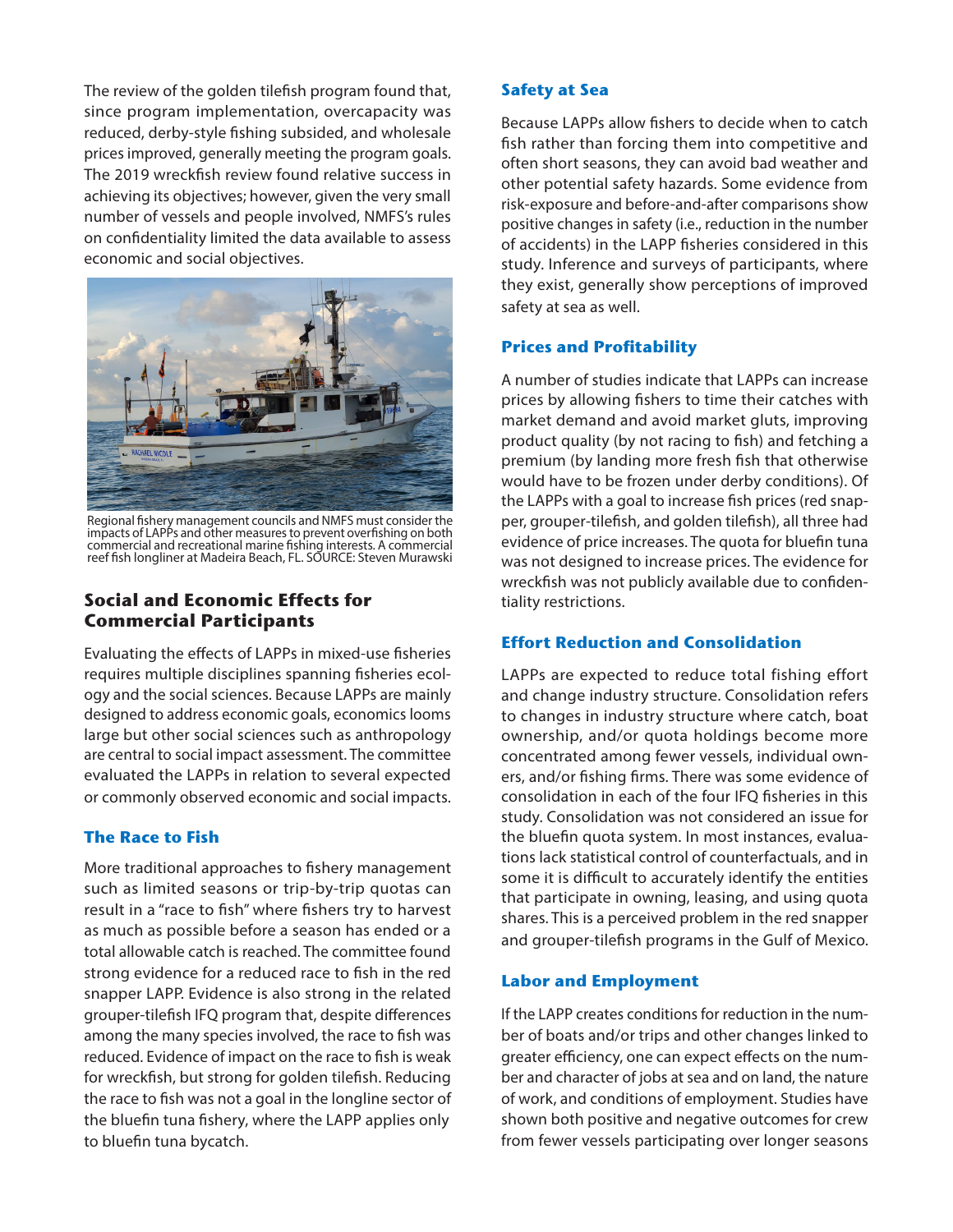and with possible increases in the unit value of catch, affecting wages and employment.

No information was available on labor and employment shifts due to LAPPs for the wreckfish, golden tilefish, and Atlantic bluefin tuna programs. However, special efforts were made for the two Gulf of Mexico LAPPs to survey shareholders, captains, and crew and to use ethnographic methods in selected fishing communities. There was evidence of some decline in crew sizes and the proportion of trip revenue afforded to crew in the traditional "lay" or share system of payment, but mixed results on income and job satisfaction.

# **Social and Economic Effects on Recreational Fishery Stakeholders**

Evaluating the impacts of LAPPs in mixed-use fisheries requires careful consideration of the nature of recreational and commercial fishery management, as well as how LAPPs have altered this management. All of the mixed-use fisheries that include LAPPs for the commercial sector and are analyzed herein have parallel management programs using regulatory controls for the recreational sectors. Examining potential sources of conflict such as overlap of recreational and commercial fishing effort in space and time, the committee finds no evidence for direct negative effects of LAPPs on private recreational anglers or recreational for-hire providers. There may be indirect effects related to the fact that the recreational sectors of some of the mixed-use fisheries have had difficulty keeping recreational catches within the limit established for that sector, whereas the commercial sector is better able to keep to its limit.

# **Recommendations for Existing and Future LAPPs**

The report offers recommendations designed to address the economic, social, and ecological impacts of LAPPs. A subset of those recommendations are highlighted below.

#### **Impacts to Recreational Fisheries**

A major finding of this study is that there is little if any direct impact of LAPPs in the commercial sectors on the recreational sector of the mixed-use fisheries. However, the creation of a LAPP could trigger additional fishing effort moving into other sectors. LAPPs may be viewed as problematic to efforts to expand recreational access to the total allowable catch for a fishery because the system creates a new social category, quota shareholders, potentially shifting the power structure of decision-making. In addition, apparent increases in the accountability of the commercial sector due to incentives for higher compliance associated with LAPPs may highlight accountability problems in the recreational sector and increase pressure for management improvements. Additional tools are needed to improve accountability across sectors.

**Recommendation:** Councils should conduct reviews of their management of both private recreational and for-hire fisheries for species shared under LAPPs in mixed-use fisheries and propose and implement reforms that foster accountability while enhancing fishing experiences and opportunities for heterogeneous groups of anglers. To foster comparison between sectors, review guidelines like those that exist for the commercial sector should be established for each sector (e.g., including goals, objectives, and measurable outcomes).

#### **Impacts to Commercial Participants**

LAPP design features, such as initial allocation, have enduring effects. Therefore, in a series of committee recommendations, Councils are advised to put more effort, via data collection, research, and deliberation, into the development and design of new LAPPs and reform of existing ones, building upon known issues such programs have in achieving both efficiency and equity.

**Recommendation:** The Councils and NMFS, in planning new LAPPs in mixed-use fisheries, should develop a broad range of options for the initial allocation of quota, including but going beyond the practice of limiting eligibility to existing vessel owners or permit holders with historic records (especially if overcapitalization is not a goal and shares are to be given for free). Where available, data on the contributions of hired captains and crew to the historic performance of vessels should be collected and used to assess the potential of awarding shares to them as well as vessel owners. If such data are not available, the Councils should consider delaying the creation of a LAPP for a limited time to conduct a rapid assessment of crew contributions that would inform initial allocations.

# **Impacts to Fishing Communities**

LAPPs can have discernable and sometimes negative effects on communities through changes such as increased social conflict, diminished employment, or